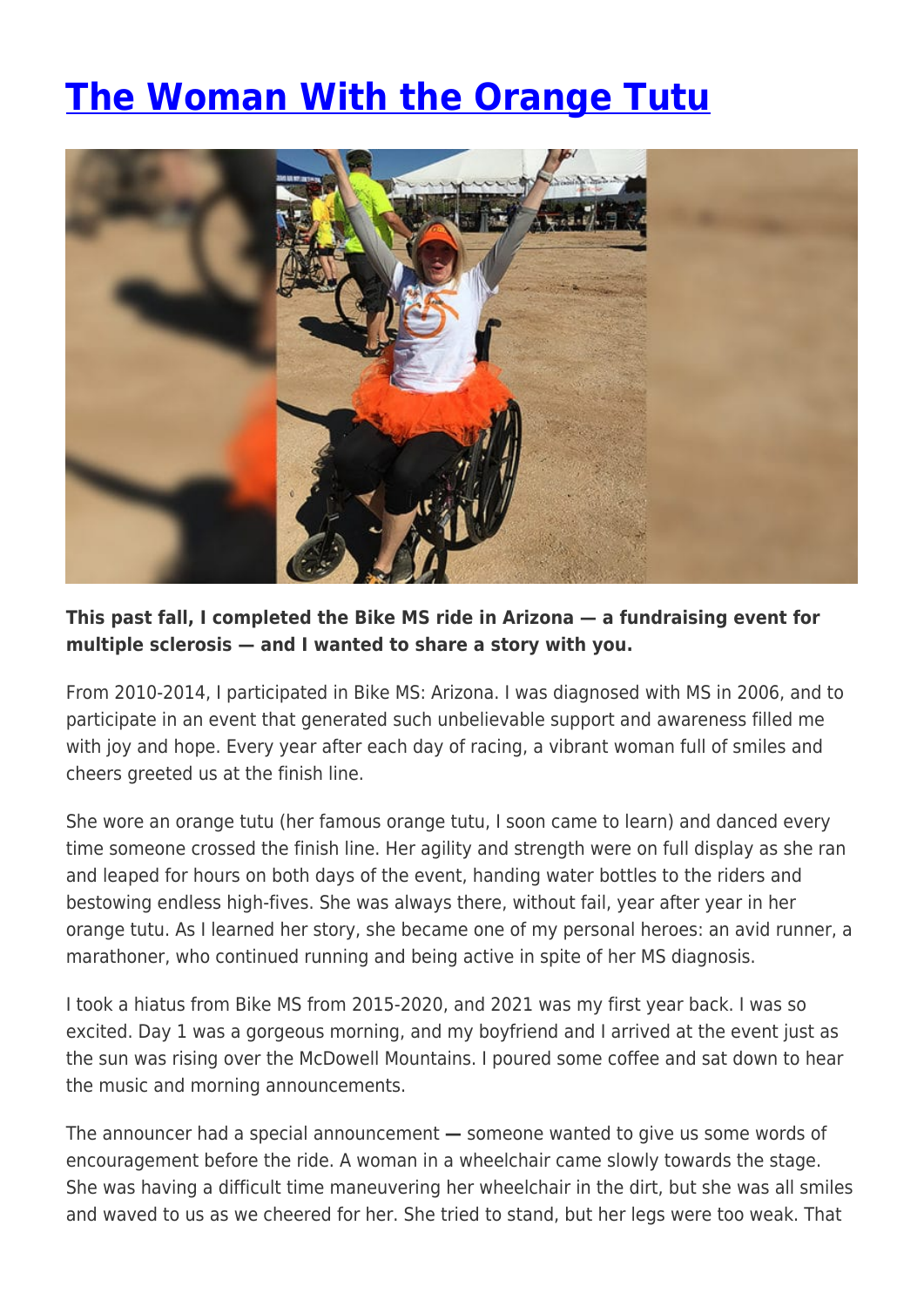was when I noticed her orange tutu.



My heart sank and tears came to my eyes as I pictured the woman with the orange tutu from previous years running across the finish line. I was so affected by her arrival in a wheelchair that I missed the beginning of her speech, but I caught her final words: "My MS and my wheelchair do not define me," she said to us. "We all have something. It's how we choose to live with that something that makes us who we are."

When she finished, I slowly walked back to the car. Wiping the tears from my eyes, I couldn't stop thinking about how agile she was just 7 years ago.

MS is like that. It's an unpredictable progression that slowly robs you of your precious motor skills and senses, such a sight or feeling. One day, you're playing with your kids in the park the next day, your left leg is suddenly numb. One afternoon, you watch a gorgeous sunset the next afternoon, you're battling optic neuritis. It affects everyone differently. For some, the motor skills may come back fully. For others, they may never return.

To hear the words, "you've got MS" is not easy. The unpredictable nature of this heartbreaking disease is ruthless and unforgiving. My mother, who has had MS for over 40